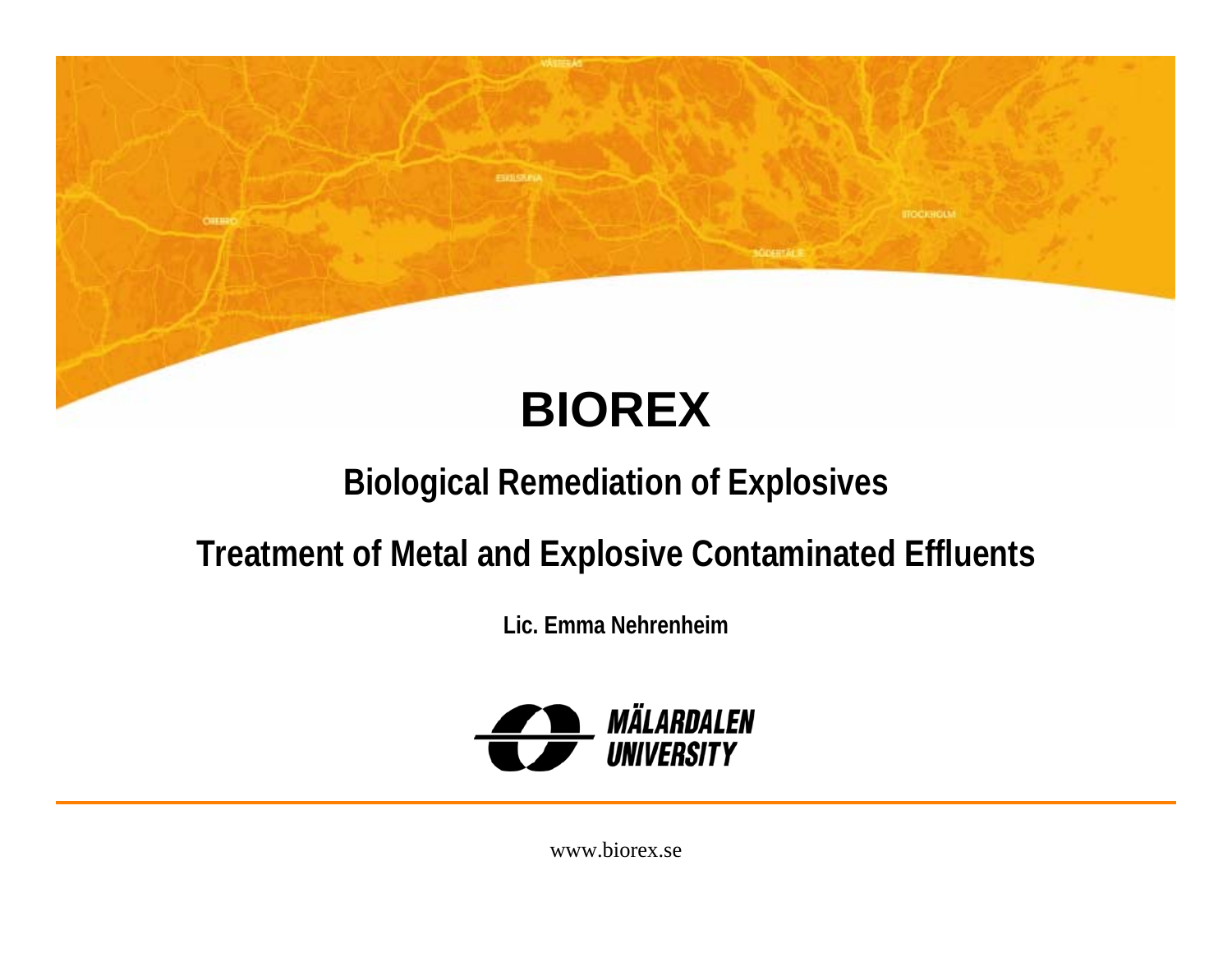

# **Presentation outline**

- **Reactive filters**
	- •**Background and projects at Mälardalen University**
	- **Filtration mechanisms**
- **Filter Materials**
- •**Laboratory experiment conducted**
- **Applications**
- **Current and future projects within the area**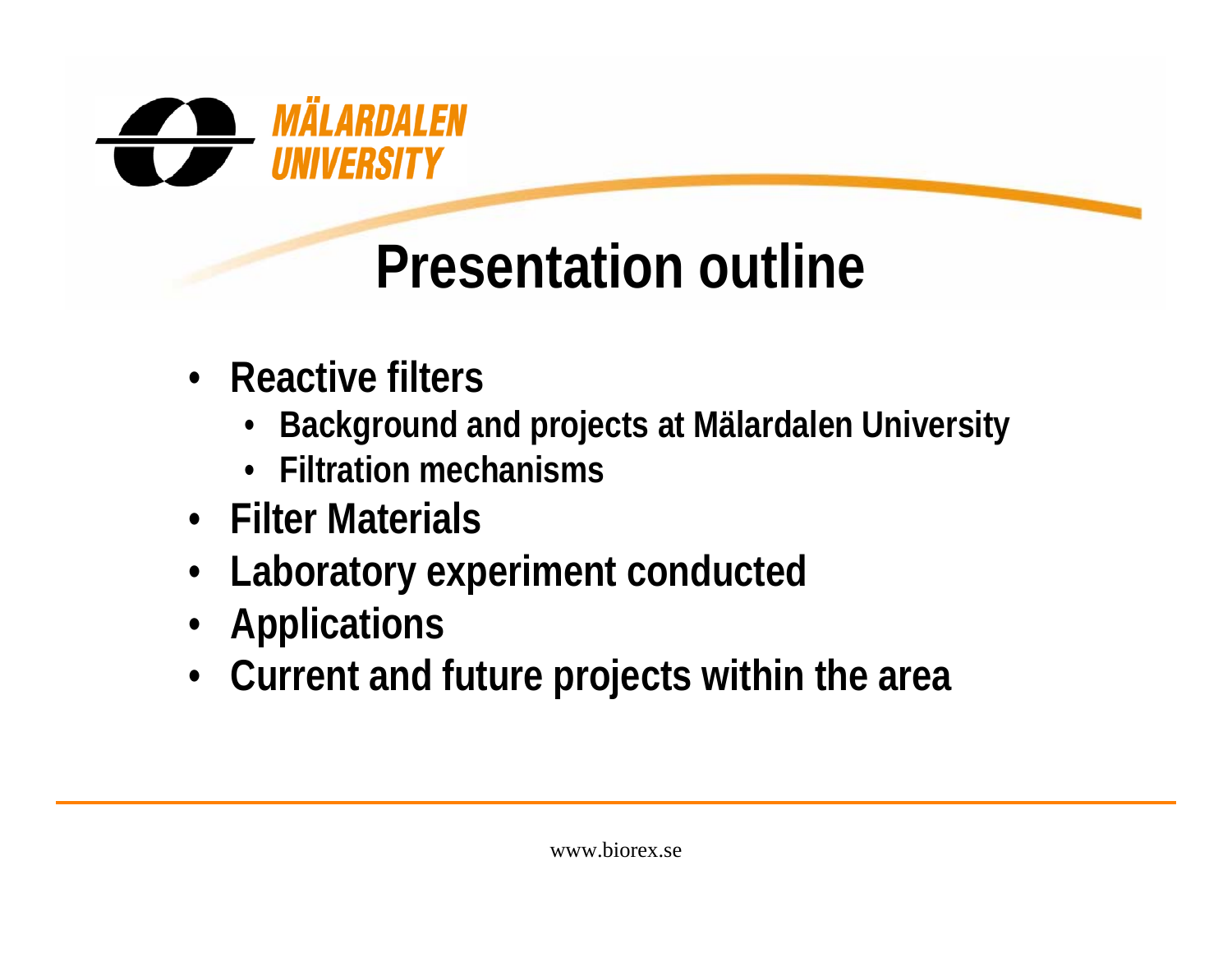

# **Reactive Filter Technology Projects**

Orientation of applications

Retention of P from sewage water

Retention of metals from

- Storm water
- Landfill leachate
- Metal contaminated groundwater

Treatment of industrial effluents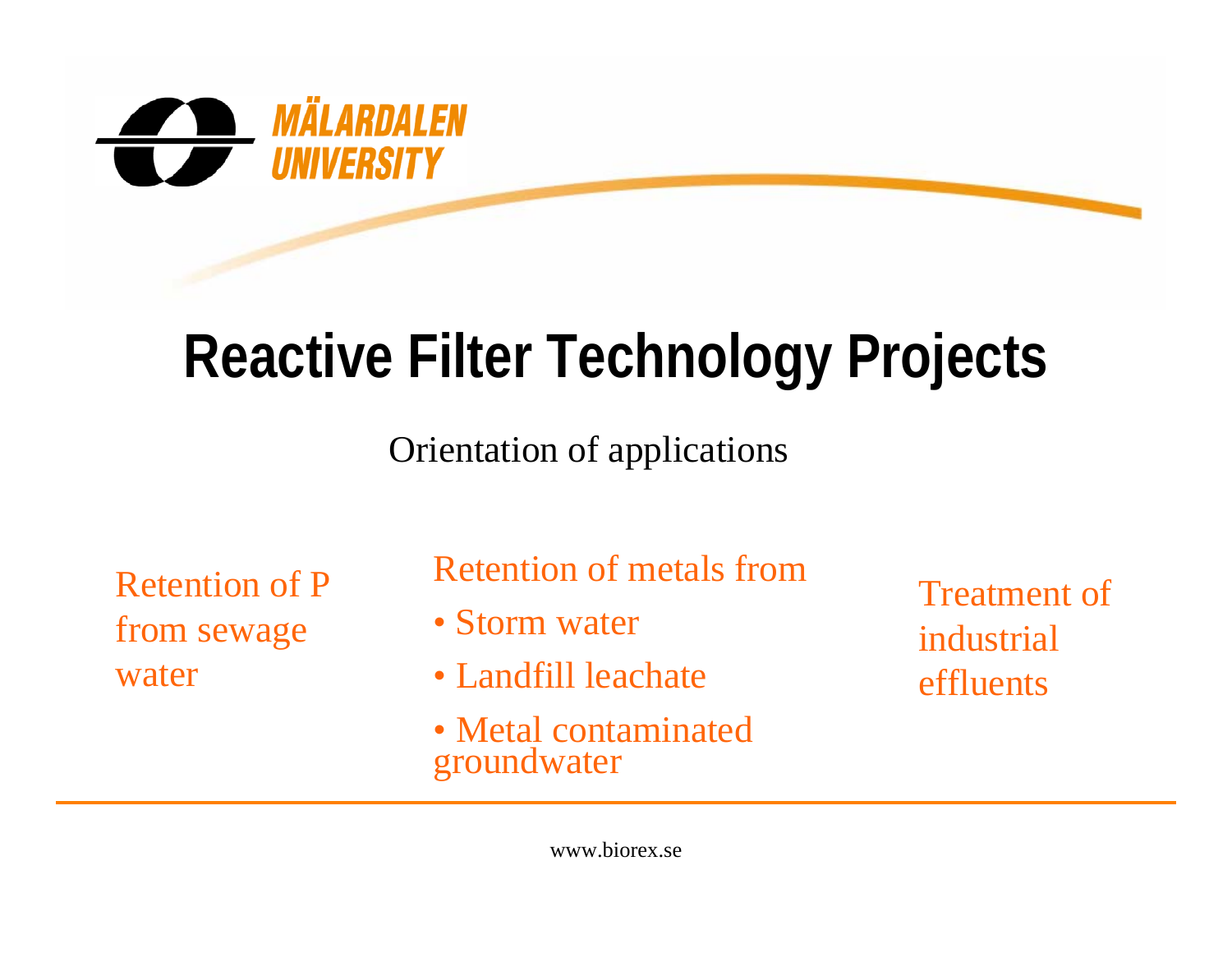

# **Reactive Filters**

- • **Diffusion**
	- • **random microscopically small movements of molecules, atoms or ions**
	- • **high concentration to low concentration**
	- • **transports solutes into the boundary layer of a particle**
- • **Sorption**
	- • **any reaction between the particle surface and solute**
	- •**adsorption**
	- •**absorption**
	- •**desorption**

#### Occur in any filter system! Defines reactive properties!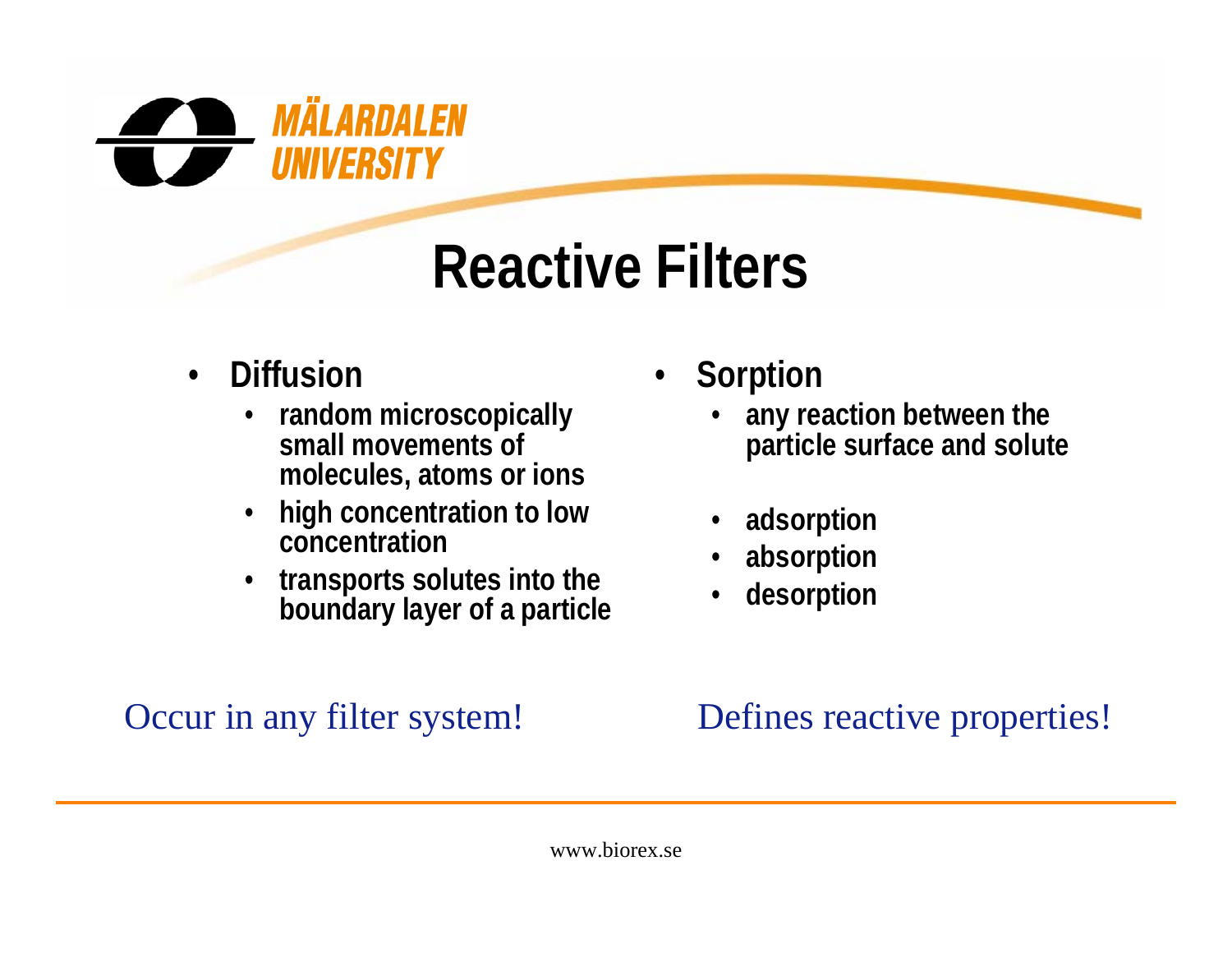

#### **Heavy metals**

- • **Water soluble**
	- **Easily spread**
- • **Elements**
	- •**Not degradable**
- • **Hazardous**
	- • **In high or low concentrations**

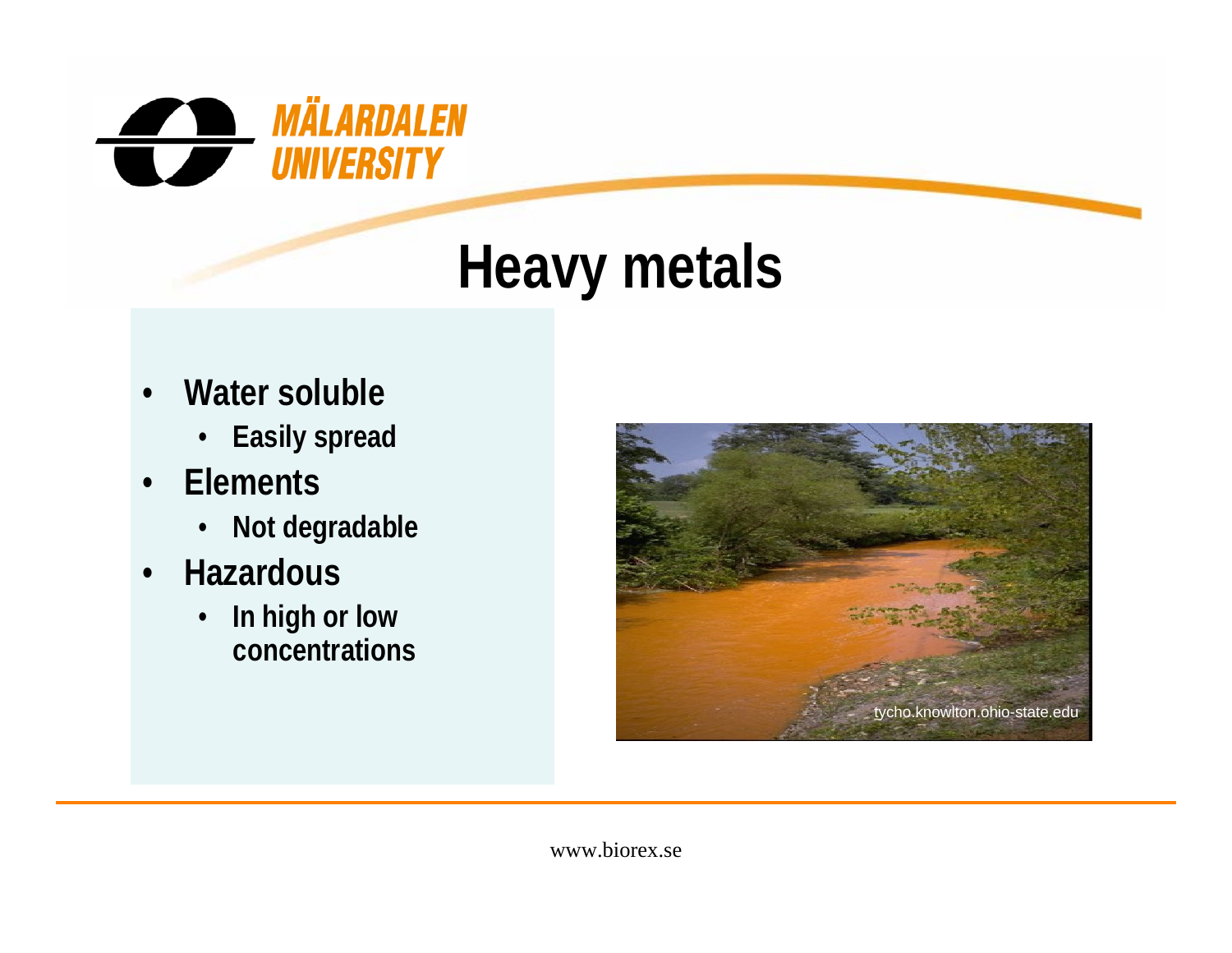

# **Example of tested sorbent materials**

| Natural (biomass)       | <b>Rocks and minerals</b> | <b>Industrial</b> waste | <b>Agricultural by-products</b> |
|-------------------------|---------------------------|-------------------------|---------------------------------|
| Peat                    | Clays                     | Paper mill sludge       | Agricultural waste              |
| <b>Barks</b>            | <b>Zeolites</b>           | Paper industry waste    | Peanut shells                   |
| Spruce wood, coal, cork | Coal                      | Blast furnace sludge    | Olive mill residues             |
| Fungal biomass          | Polonite®                 | Electric furnace slag   | Cassava waste                   |
| Cactus                  |                           | Fly ashes               | Maize starch                    |
| Cocoa shells            |                           | Activated sludge        | Oat by-products                 |
| Juniper fibre           |                           | Sawdust                 | Agro-based fibres               |
| Seaweed                 |                           |                         | Grape stalk fibres              |
| Marine algae            |                           |                         | Husk of black gram              |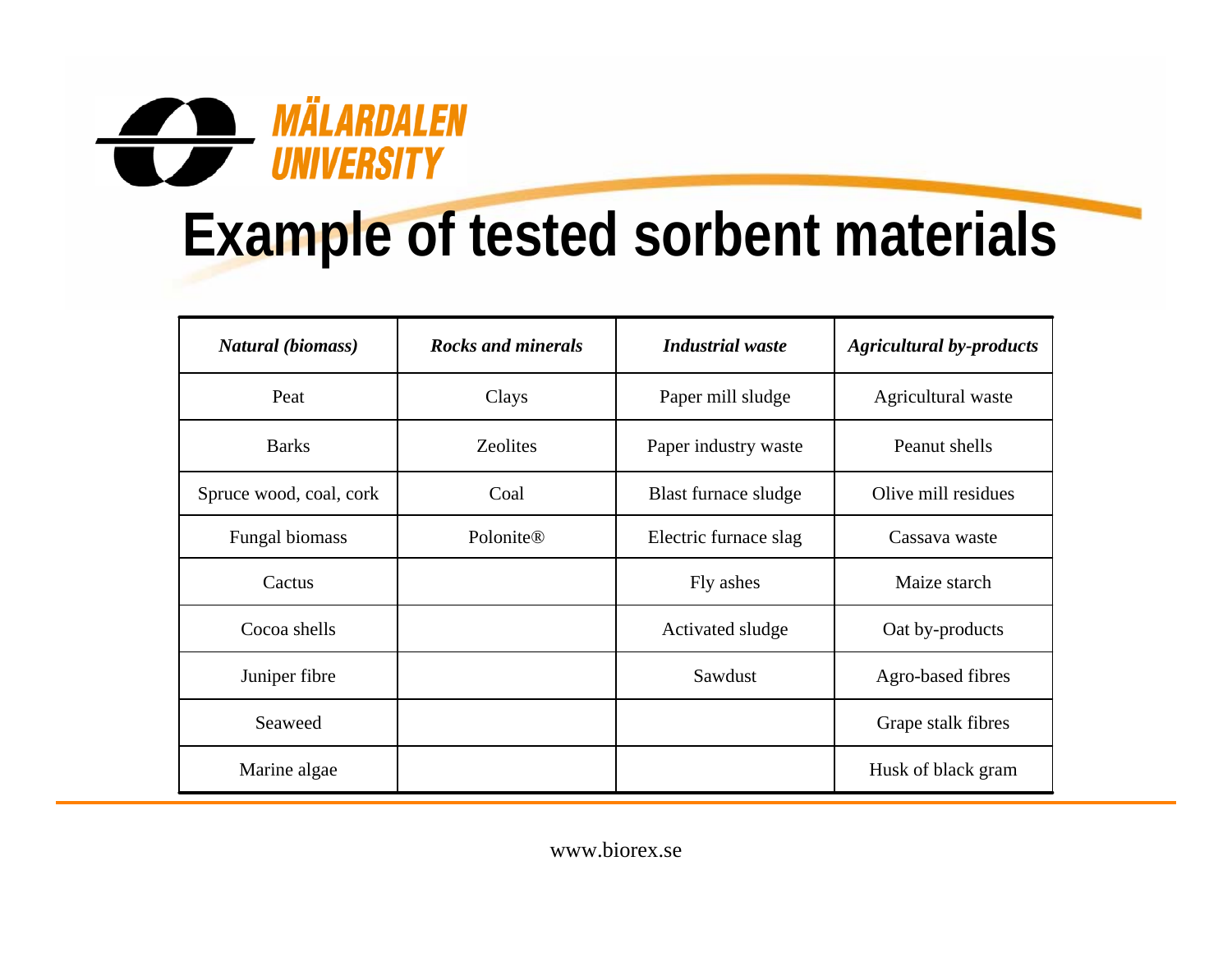

# **Sorbent criteria in the project**

- **Availability**
	- **Close to site**
	- **Worldwide**
	- **Large quantities**
- **Low cost**
- **Low Maintenance**
	- **On-site**
	- **Pre-treatment**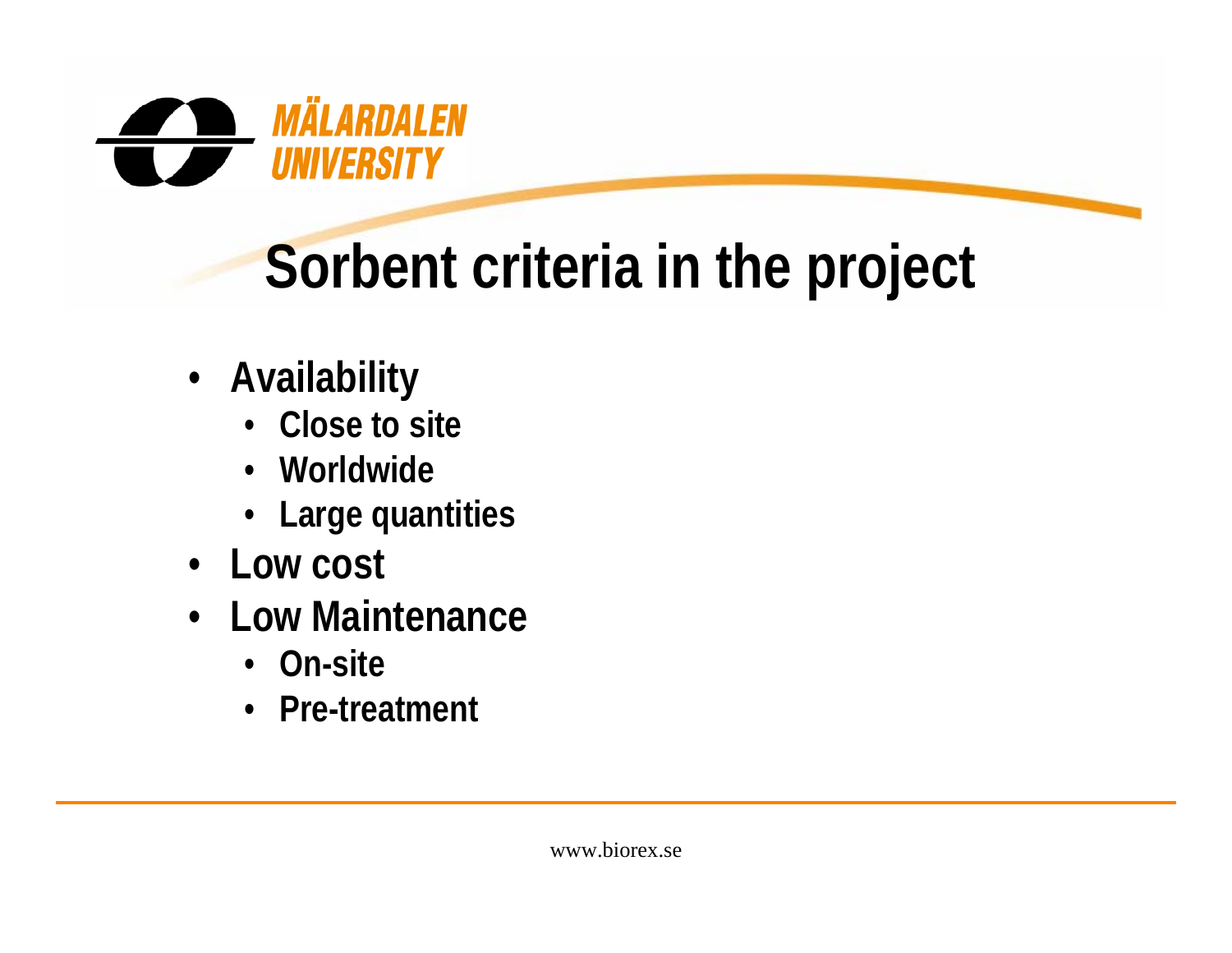

# **Sorbents chosen**

- **Blast Furnace Slag**
	- **Waste-product from steel manufacturing**
	- **Two species:**
		- ˜**Amorphous**
		- ˜**Crystalline**



- **Pine Bark**
	- **Waste-product from forest industry**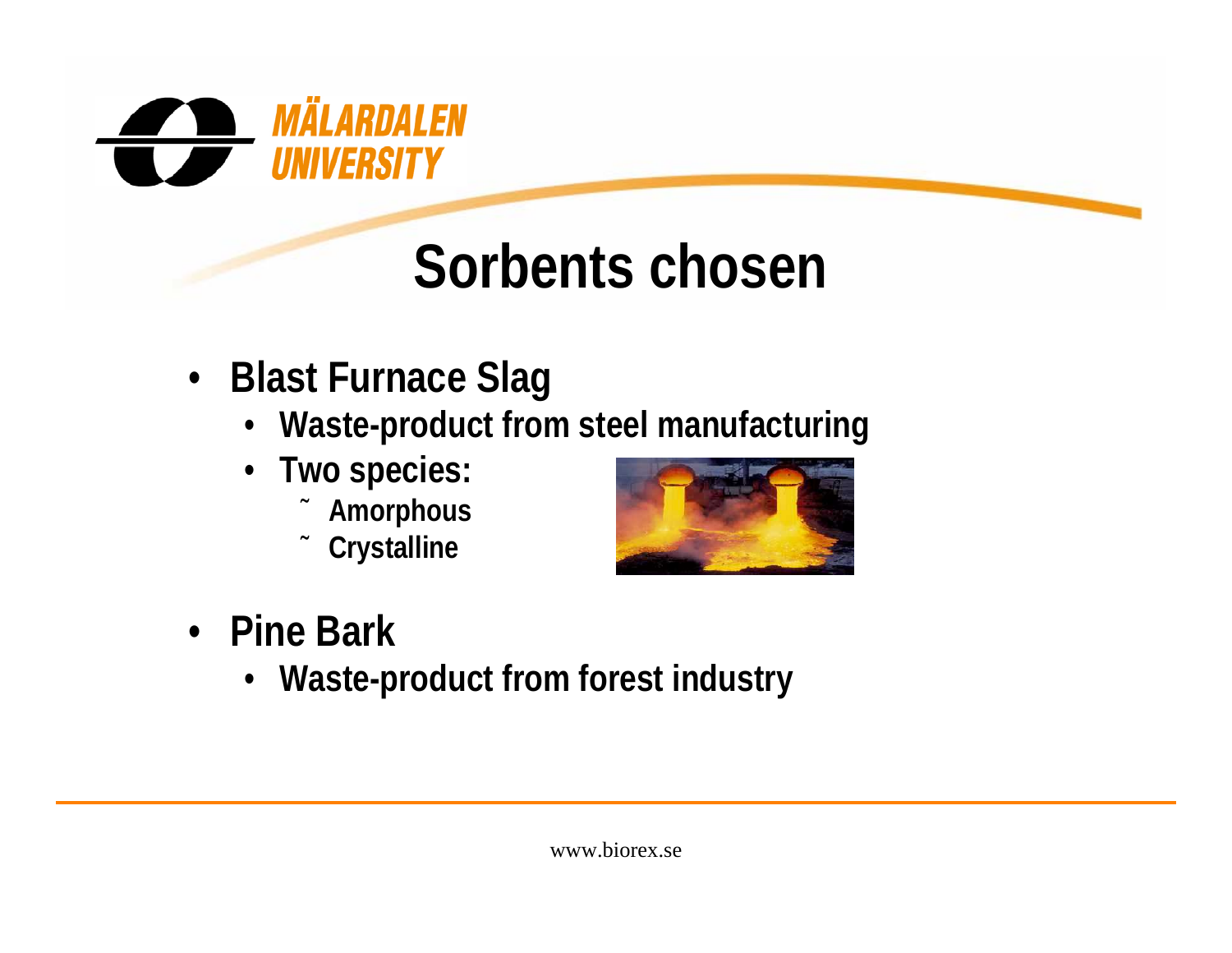

# **Experiment example**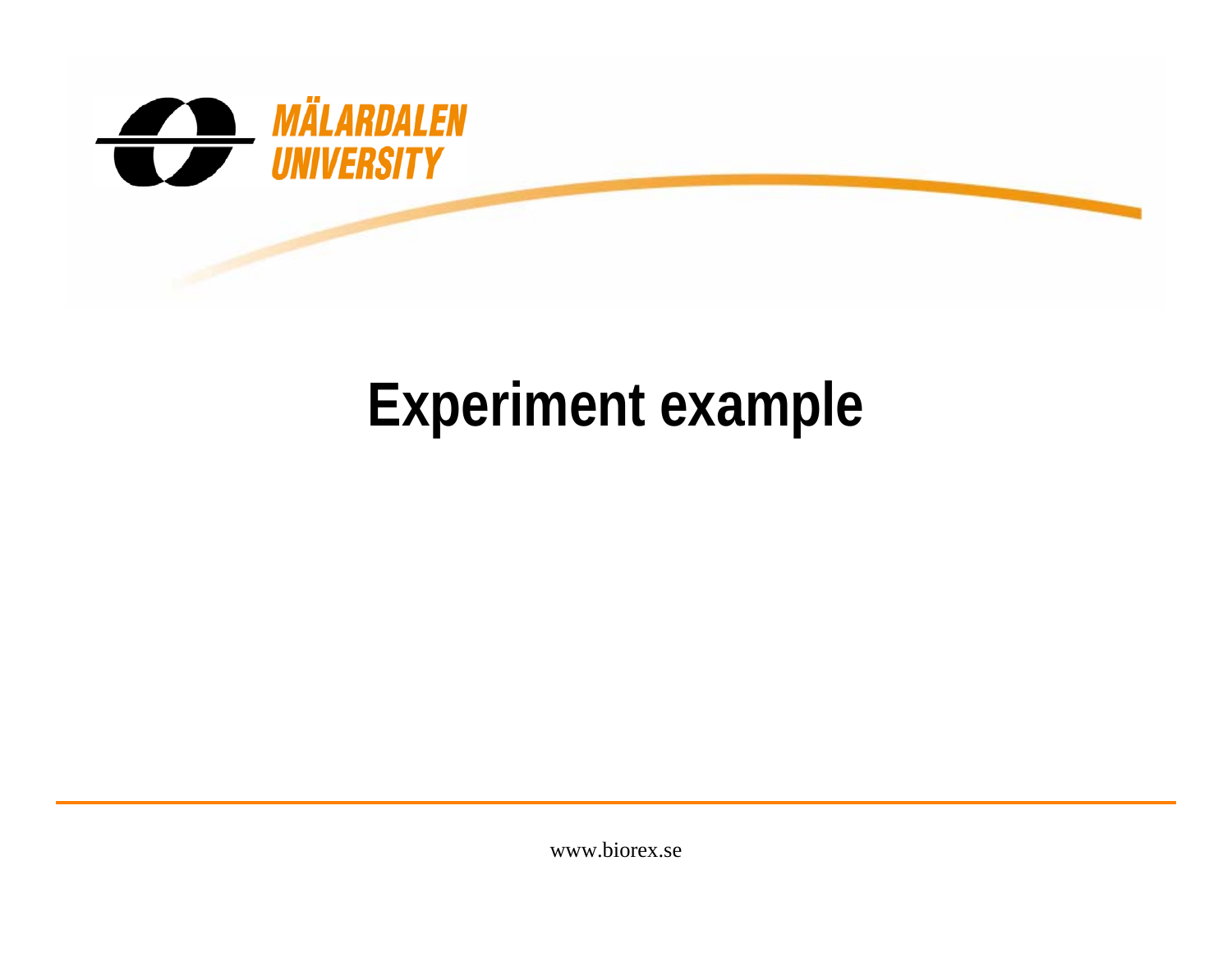

# **Methods**

- •**Batch experiment**
- **Metal mix solution;**



- **Three concentrations; 0.2, 2 and 20 mg/l**
- **Four shaking times; 1, 10, 100 and 1000 s**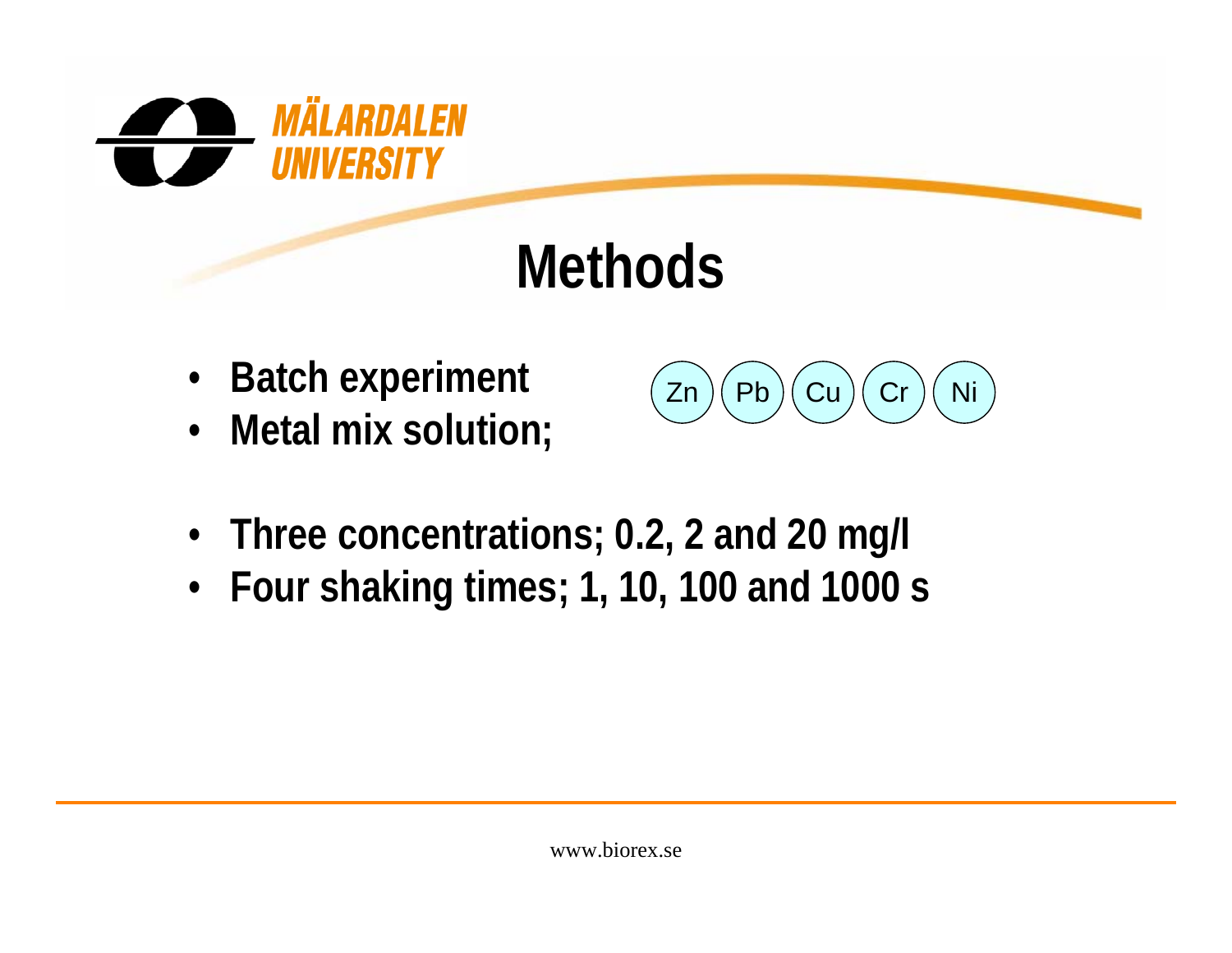

# **Pb retention (1)**

 $Ci = 0.2$  mg/l

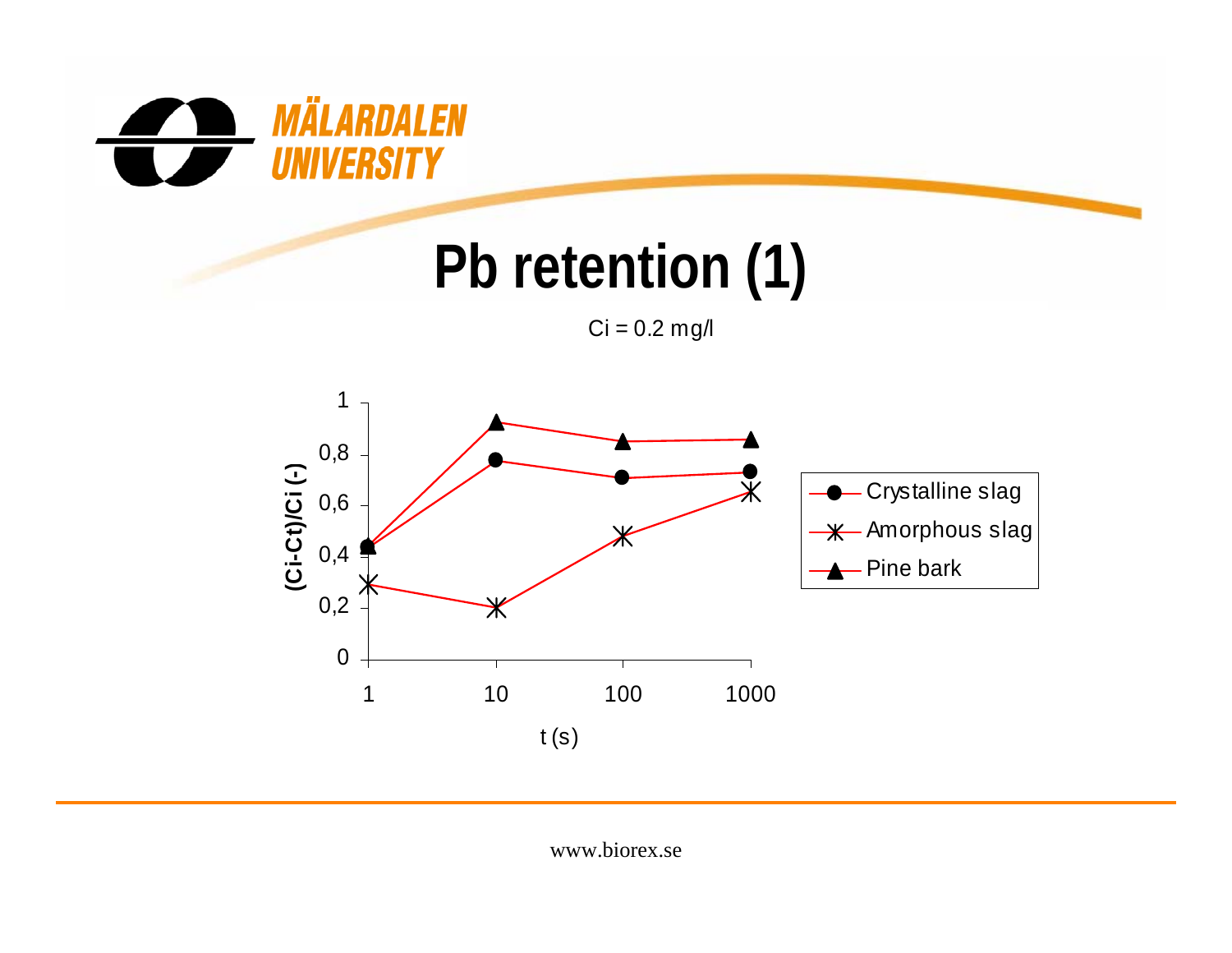

# **Pb retention (2)**

 $Ci = 2$  mg/l

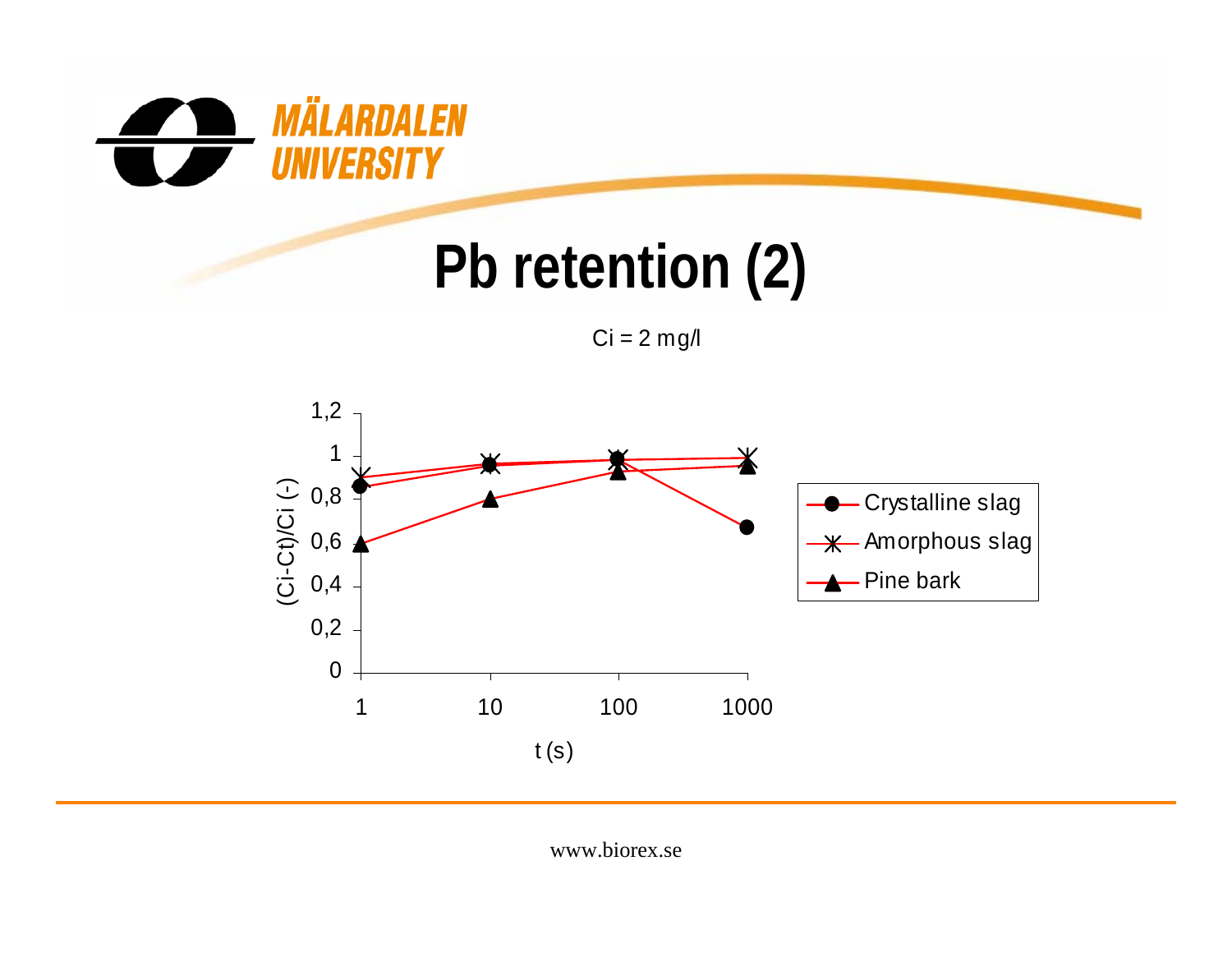

# **Pb retention (3)**

 $Ci = 20$  mg/l

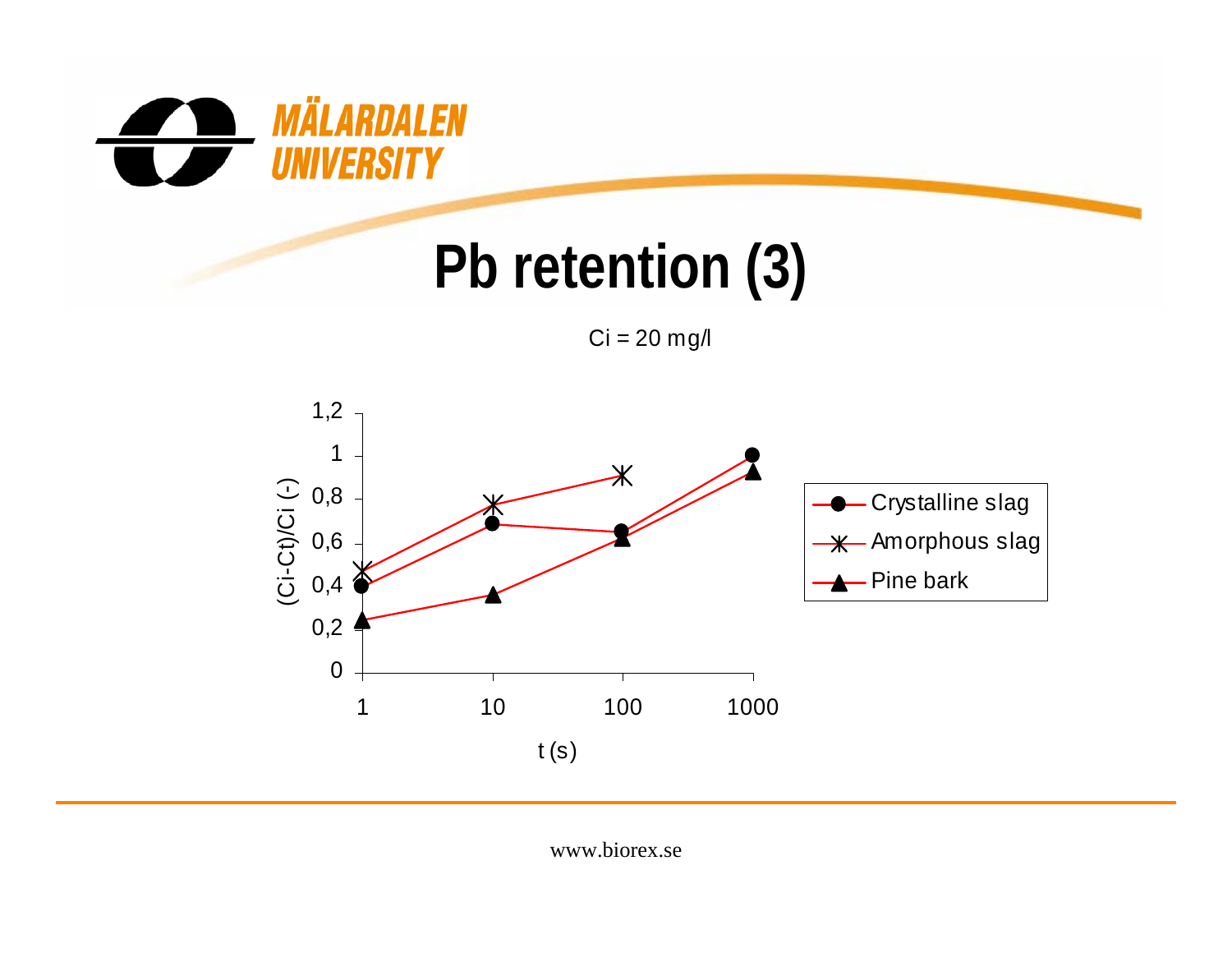

# **Applications**

- •**Shooting range ground water treatment**
- •**Ammunition/disposal factory site storm water run-off**
- •**Industrial effluents**

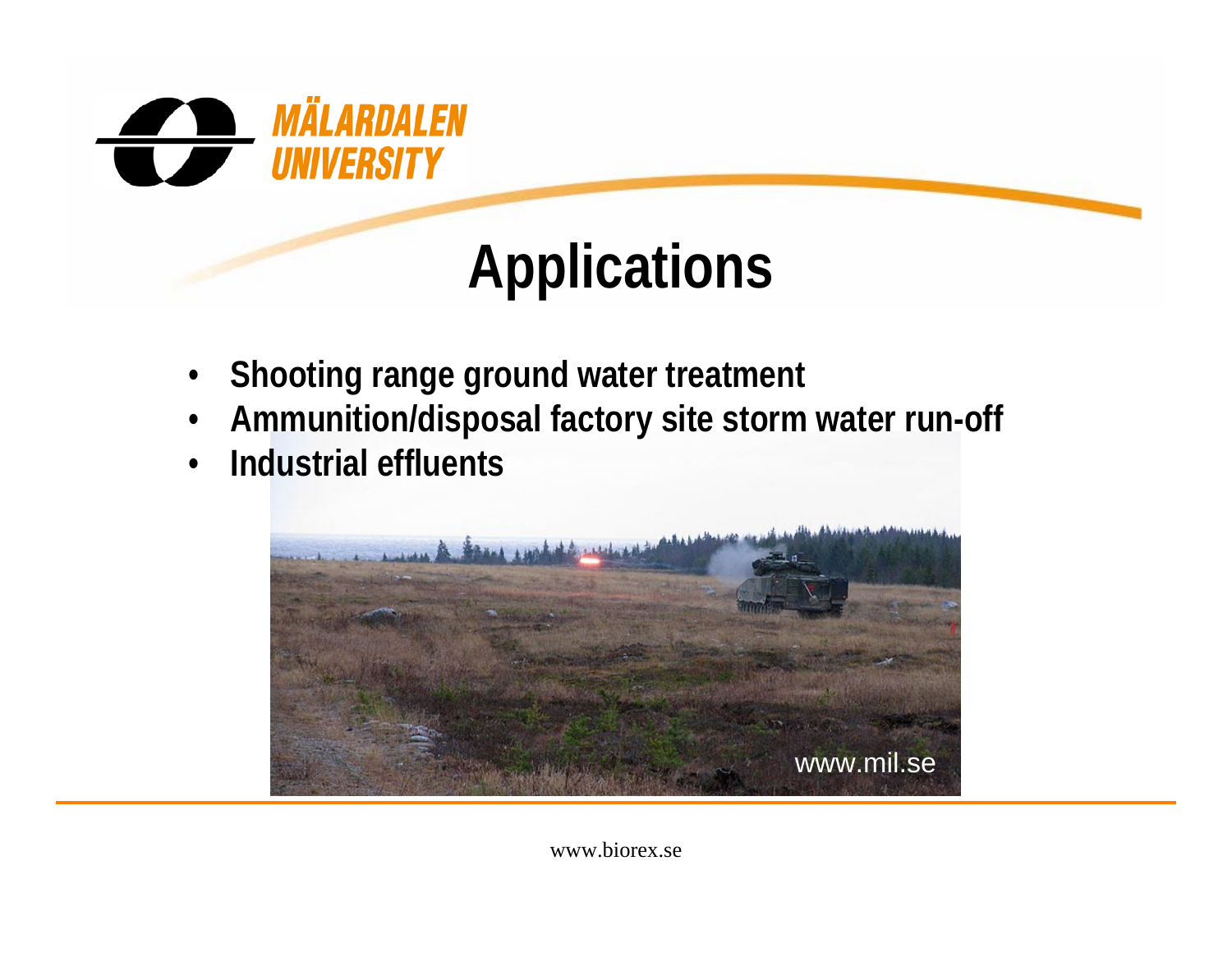

#### **On-site project**

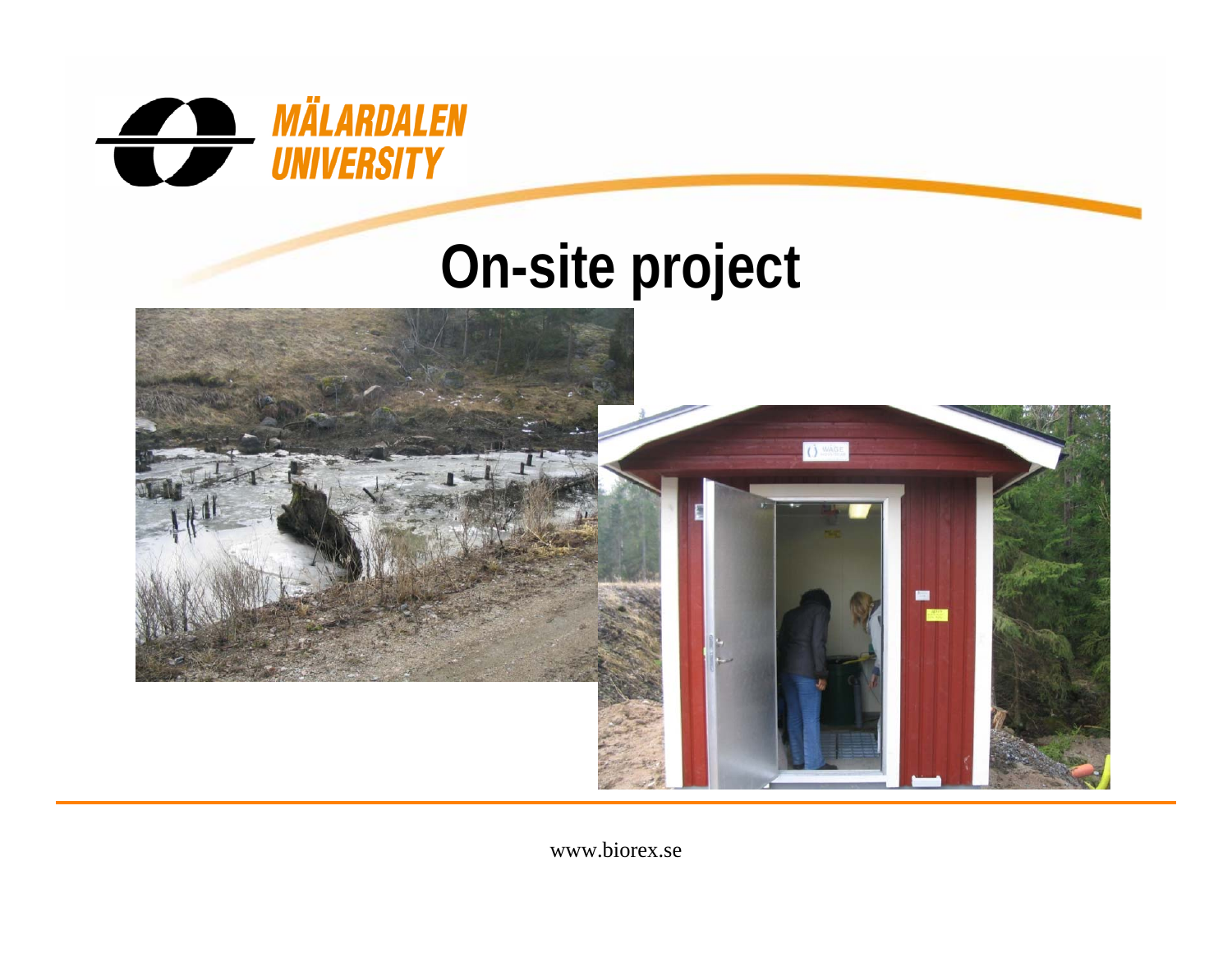

# **On-site project**

• **Column set-up**



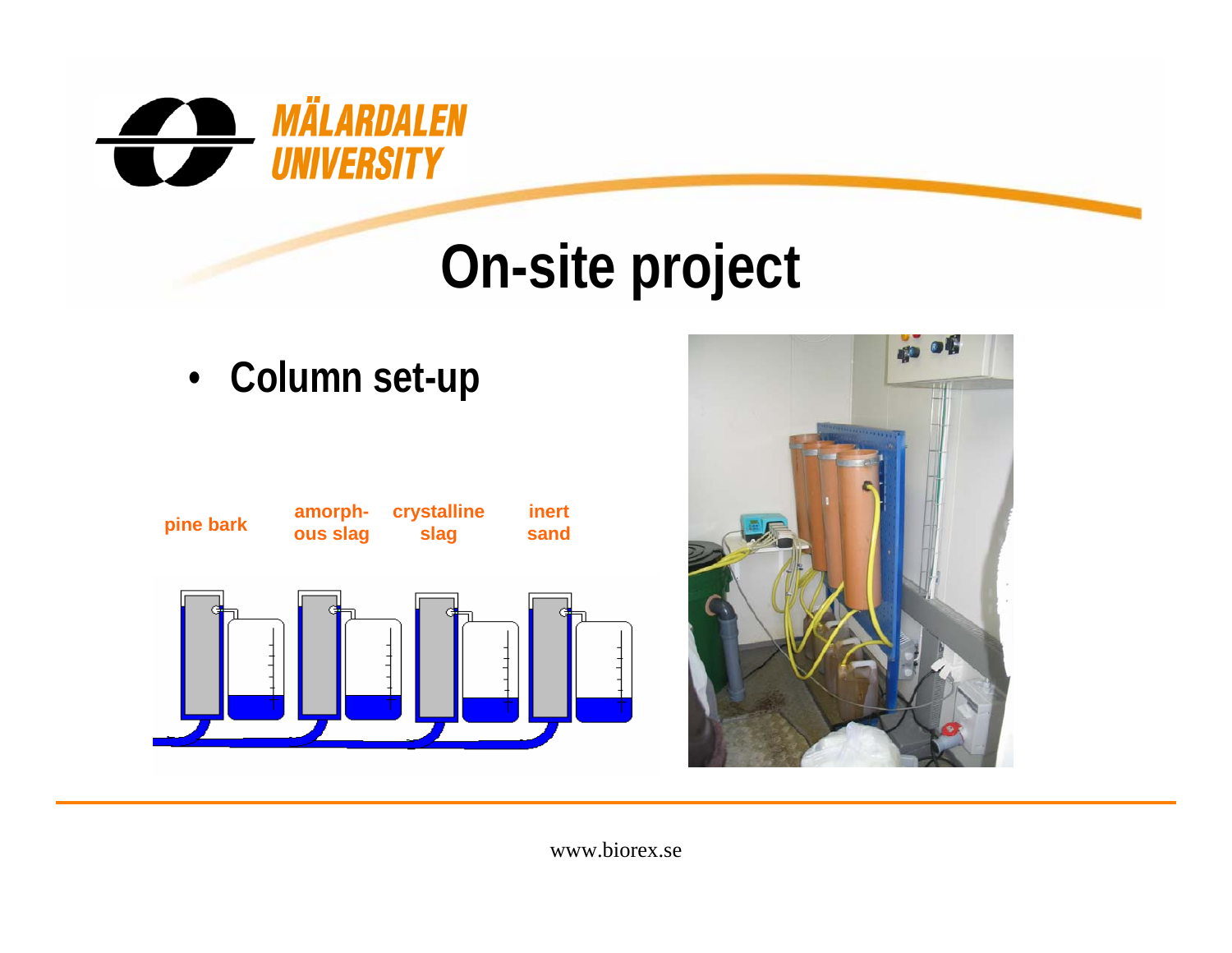

## **Treatment under ground**

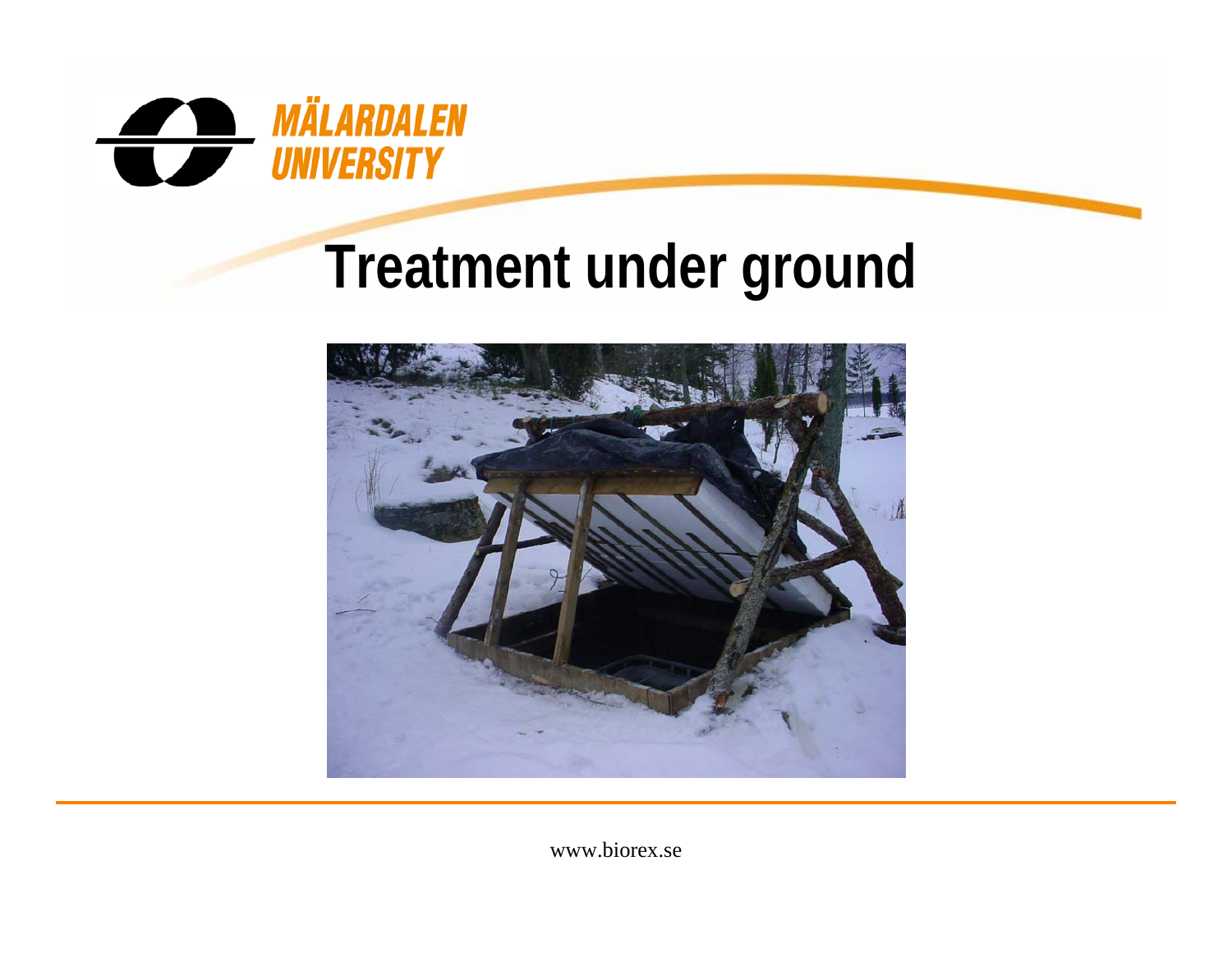

#### **Storm water run-off**



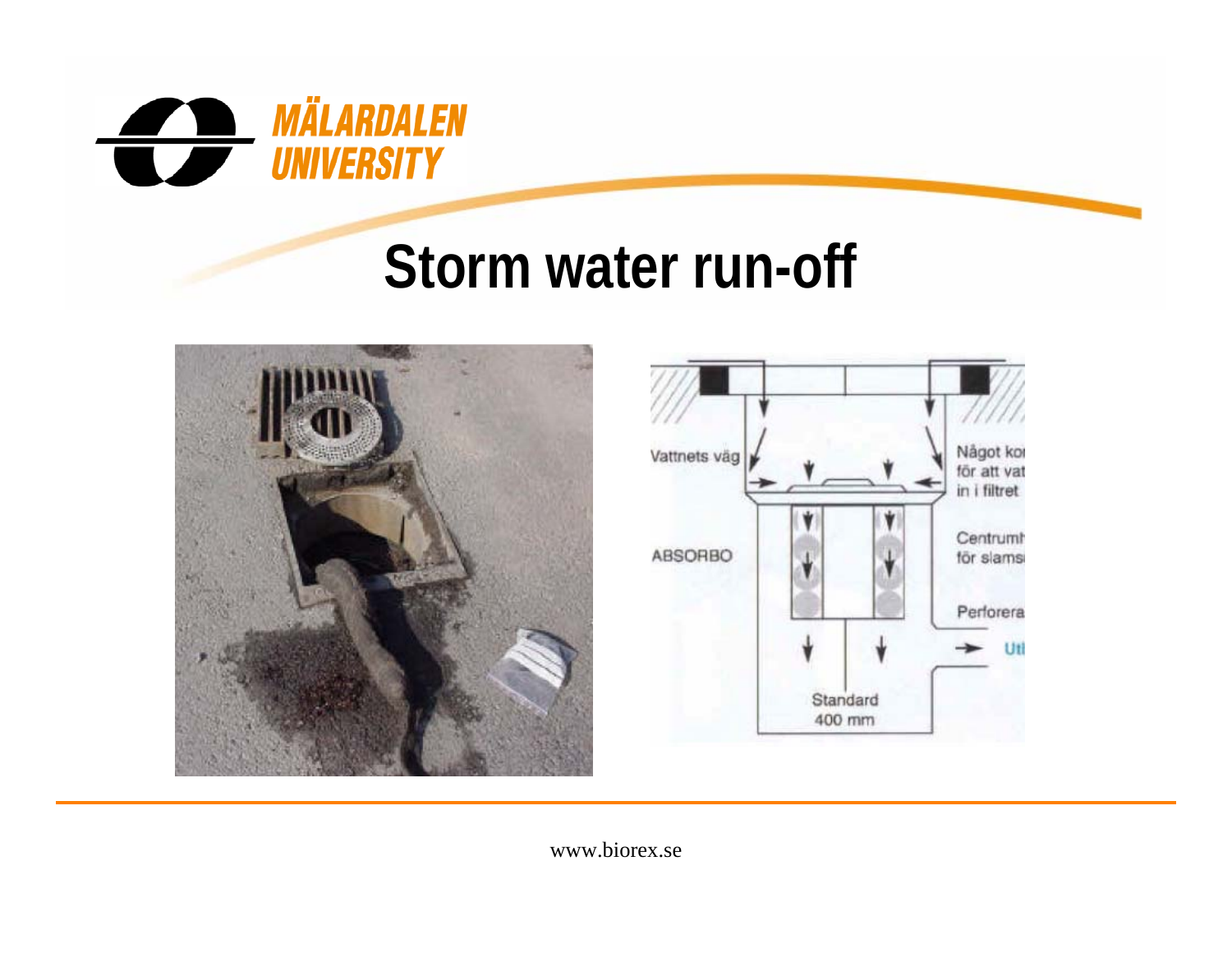

#### **Barriers**

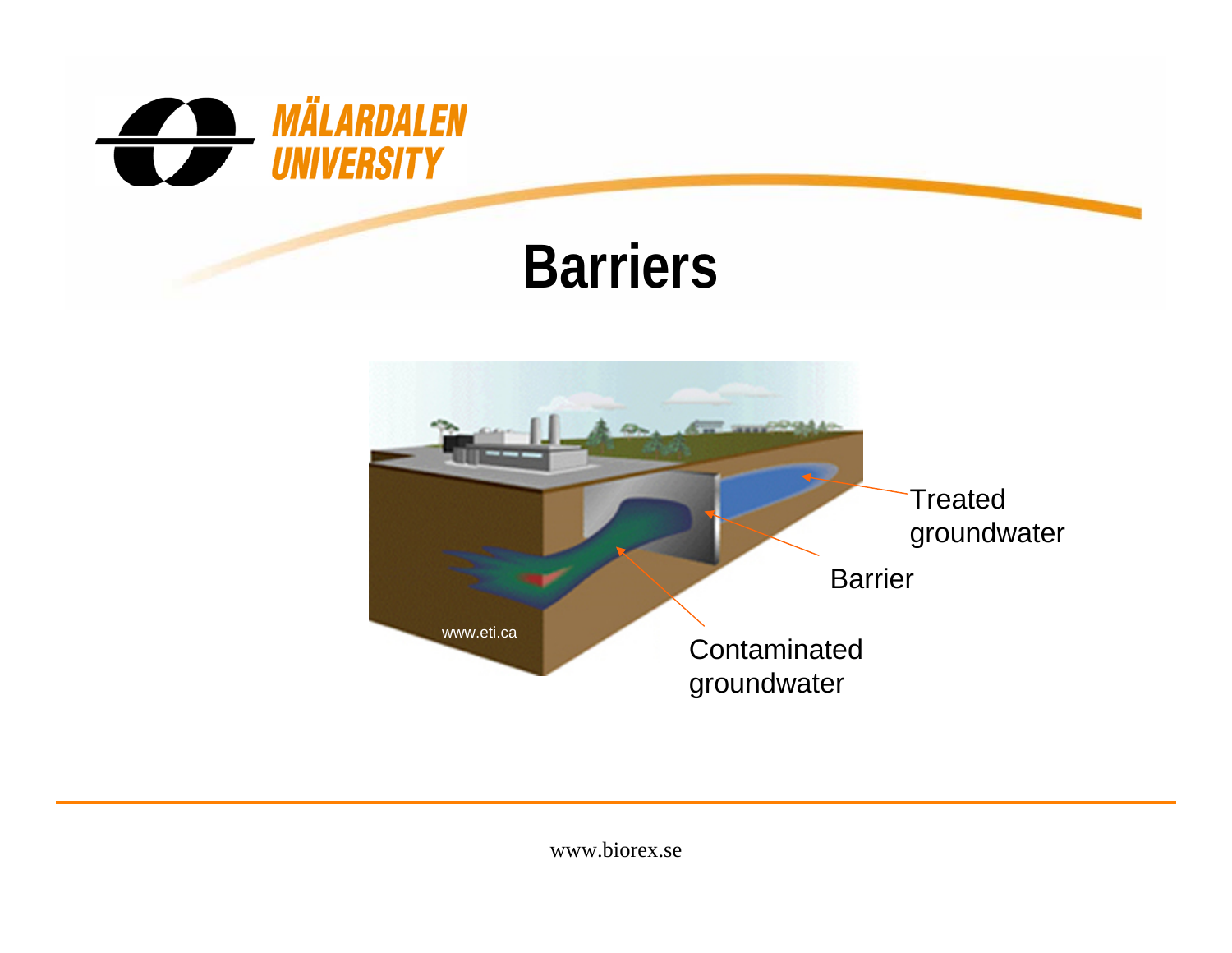

# **Saturated materials**

**Pine bark**

**Blast furnace slag**

- • **Incineration with recycling of trace metals to the forest**
- **Regeneration with acid**

 $\bullet$  **Immobilization and use for top covers on landfills**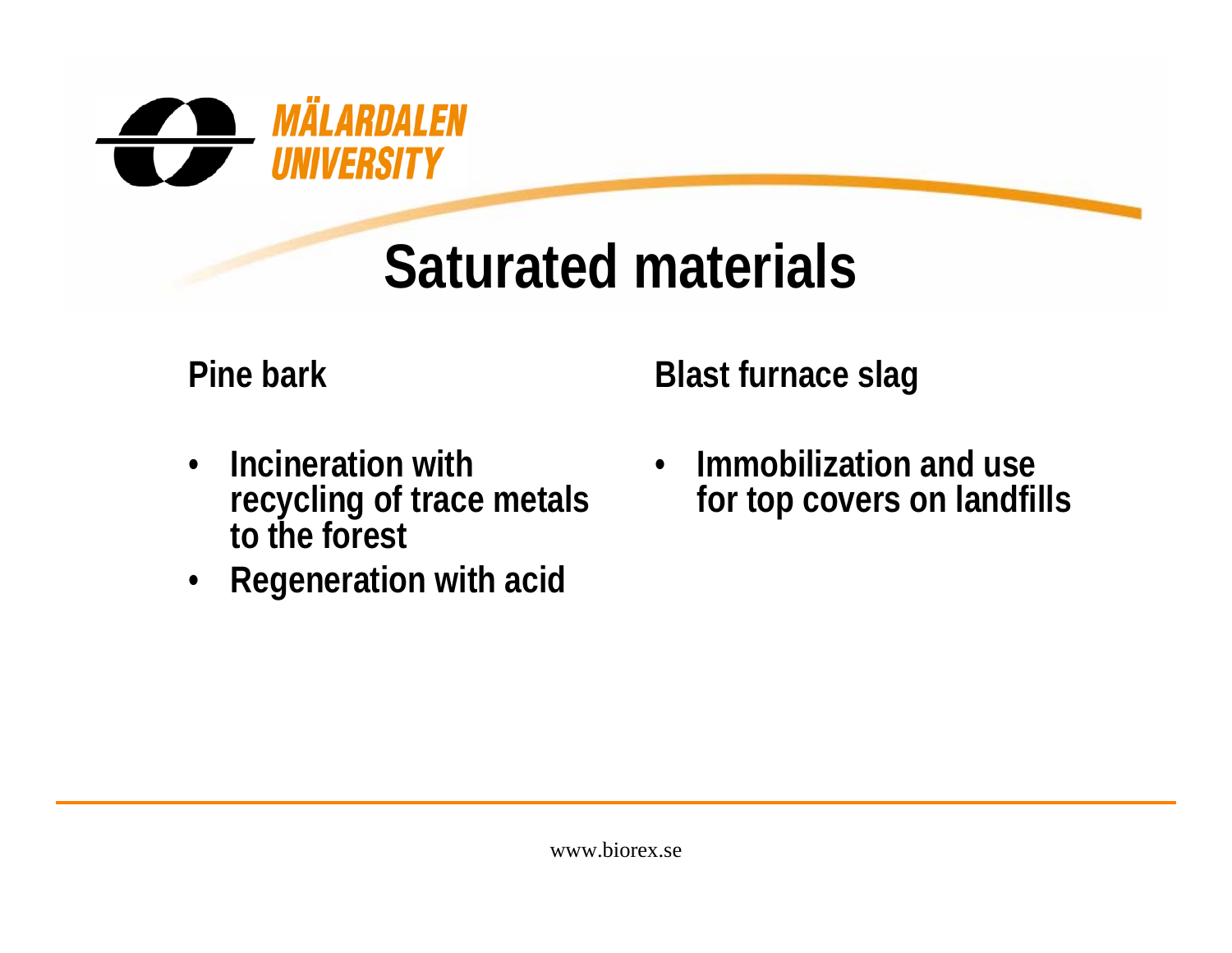

## **Further research**

- **Capture of TNT from industrial process water in disposal industry**
- **Pine bark**
- **Saturated materials can be degraded by bacteria in bioreactor**